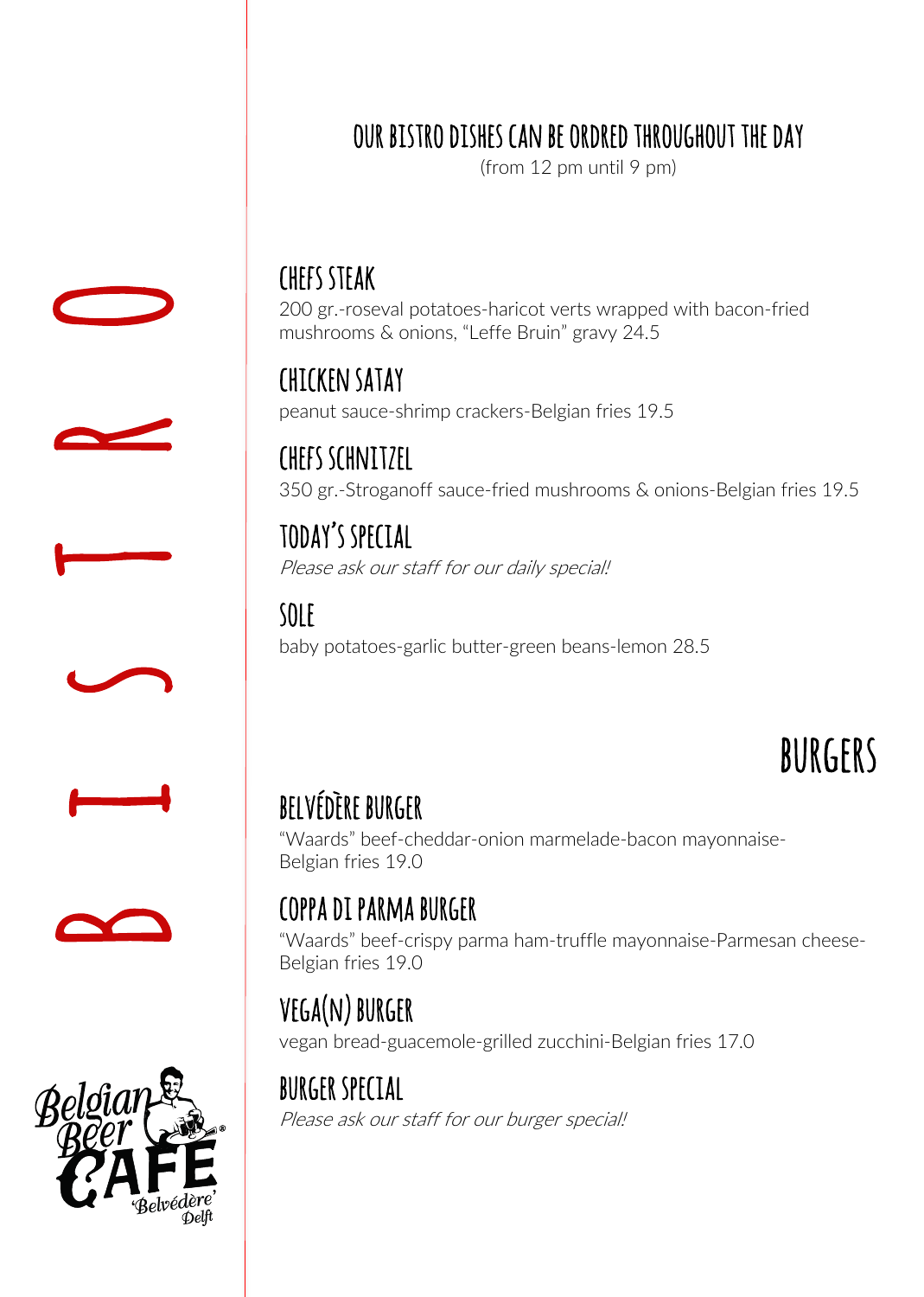



In summer and autumn the quality of the mussels, or "the black gold" are at their best! Our staff will inform you when we have mussels in stock.

MUSSELS 23.5 (depending on the season) white wine – white beer – Provençal – garlic & cream – plain

### Served with our delicious Belgian fries and various sauces.

BEER SUGGESTION: Blanche de Namur 25cl. 4.2

 $\boldsymbol{\Sigma}$ 

 $\implies$ 



WINE TIP: Castellani Donna Terra, Pinot Grigio, Glass 5.0 Bottle 25.0

Did you know that mussels are a very healthy choice? They are low in calories, contain many proteins, are low in fat and rich in minerals, calcium, phosphorus and vitamins.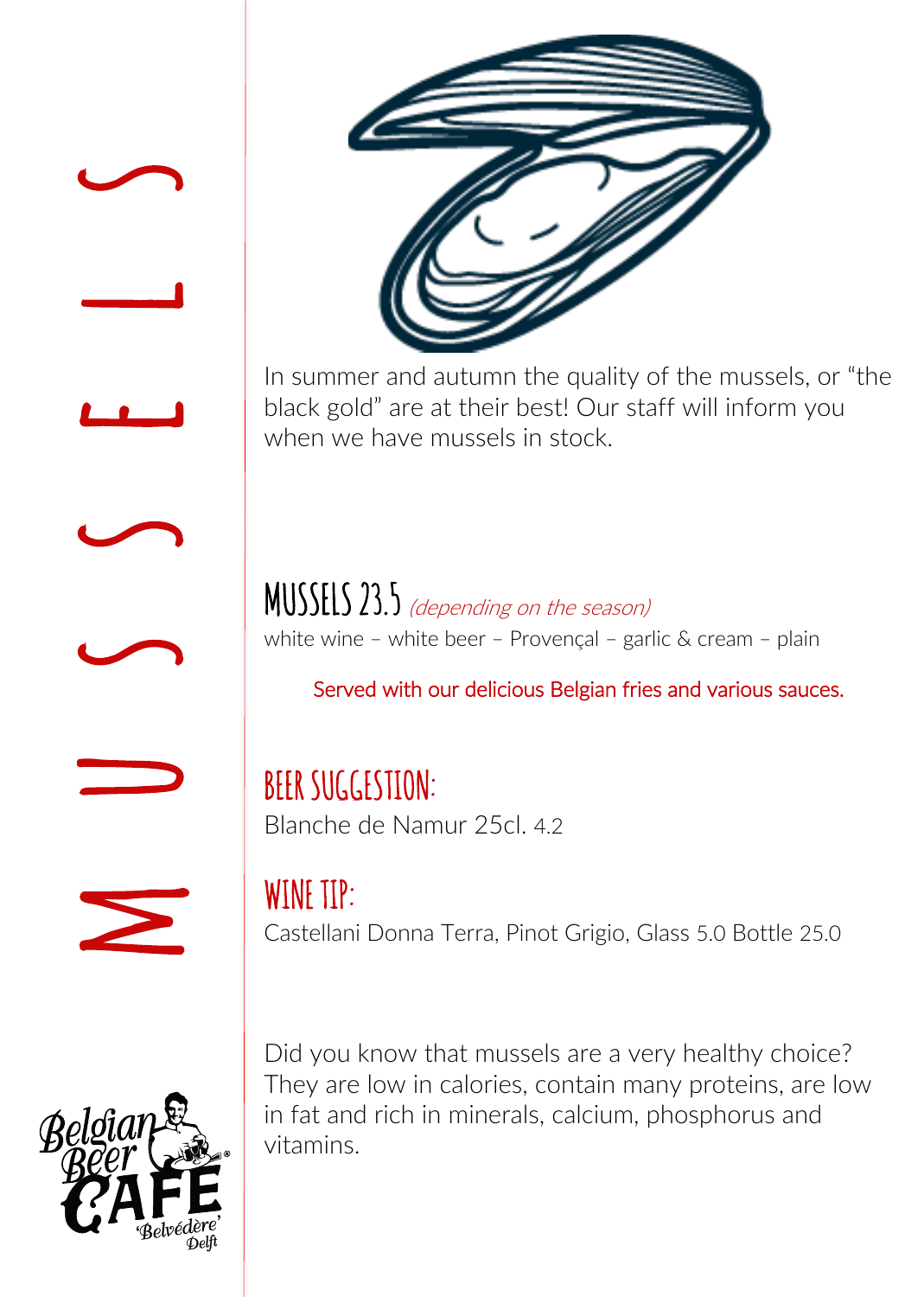## soup tomato soup **<sup>√</sup>** with slices of bread and butter 6.5

seasonal soup with slices of bread and butter 6.5

> TIP; Bread with 2 spreads 7.0

## starters

## carpaccio "waards" beef truffle mayonnaise-Parmesan cheese-pine nuts-toast 13.5

filled with salmon mousse-herb cheese-cucumber 14.5

### devilled prawns prawns-spicy cream sauce-bread 12.5

caprese **√** tomato-buffalo mozzarella-pesto-pine nuts-basil 11.5

steak tartare Dutch beef tartar-truffle mayonnaise-toast 13.5

Would you like to know what beer would compliment your dish? Our staff will help you find the perfect match!









smoked salmon rolls

 $\overline{\phantom{a}}$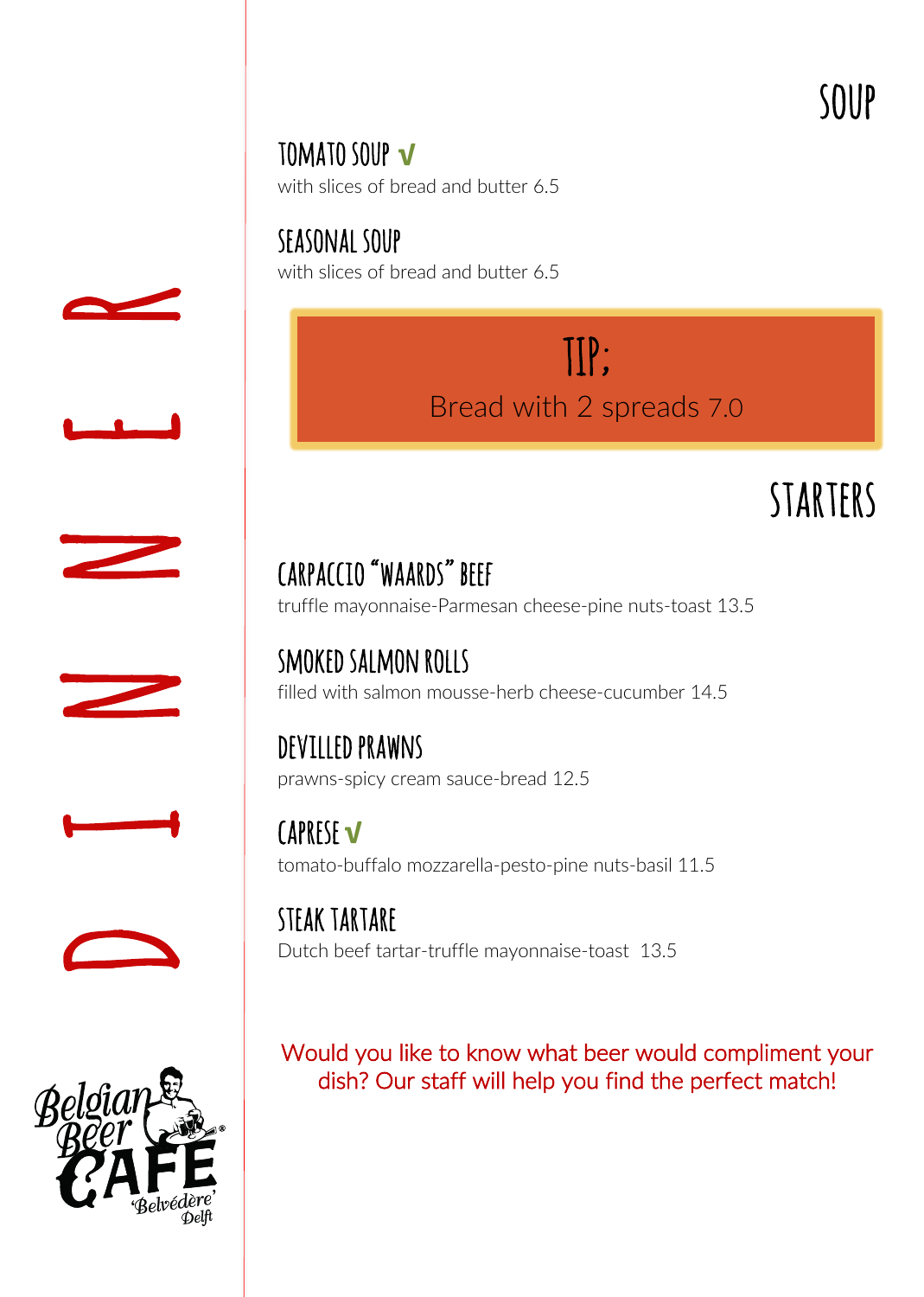

make your salad a main course with Belgian fries +6.0

### goat cheese **√**

walnuts-apple syrup-roasted tomatoes-fig 13.0 \*with fried bacon +1.0

### chicken marinated chicken-bell pepper-onions 13.0

steak marinated steak strips-kewpie dressing-bell pepper-onions 14.0 \*surf&turf, with prawns +3.5

fish smoked salmon-tuna salad-prawns-mackerel 15.0

# **MAIN COURSE – MEAT**<br>CHEFS STEAK

200 gr.-roseval potatoes-haricot verts wrapped with bacon-fried mushrooms & onions, "Leffe Bruin" gravy 24.5

### veal sirloin steak

200 gr.-parsnip puree-green asparagus-truffle cream sauce 25.0

chicken satay peanut sauce-shrimp crackers-Belgian fries 19.5

chefs schnitzel 350 gr.-Stroganoff sauce-fried mushrooms & onions-Belgian fries 19.5

today's special Please ask our staff for our daily special!

## BEER SUGGESTION?

Would you like to know what beer wil compliment your dish? Our staff will help you find the perfect match!











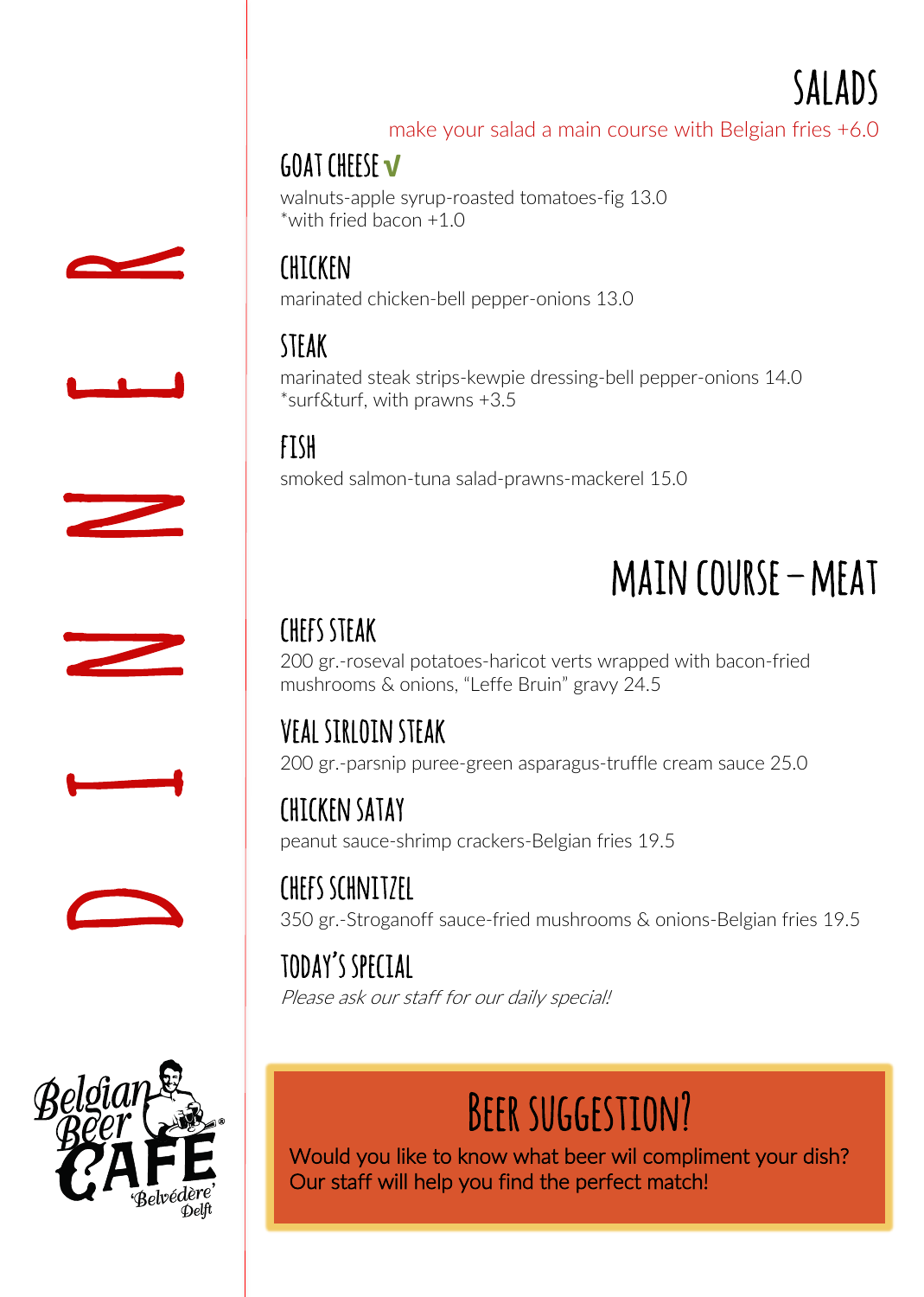## burgers and the set of the BURGERS

## belvédère burger

"Waards" beef-cheddar-onion marmelade-bacon mayonnaise-Belgian fries 19.0

### coppa di parma burger

"Waards" beef-crispy parma ham-truffle mayonnaise-Parmesan cheese-Belgian fries 19.0

vega(n) burger vegan bread-guacemole-grilled zucchini-Belgian fries 17.0

burger special Please ask our staff for our burger special!

# main course – fish<br>sole

baby potatoes-garlic butter-green beans-lemon 28.5

devilled prawns pasta fresh spaghetti-spicy cream sauce-Parmesan cheese-rocket 19.5

catch of the week Please ask our staff for our catch of the week!

MUSSELS (seasonal) white wine–white beer–Provençal–garlic & cream–plain 23.5

## main course – vegetarian/vegan

PASTA PESTO fresh spaghetti–zucchini-Parmesan cheese-pine nutspesto 14.0

vega(n) burger vegan bread-guacemole-grilled zucchini-Belgian fries 17.0

COEUR DE BOUEF TOMATO filled with seasonal vegetables-Pas de Bleu gratin-parsnip puree 16.0